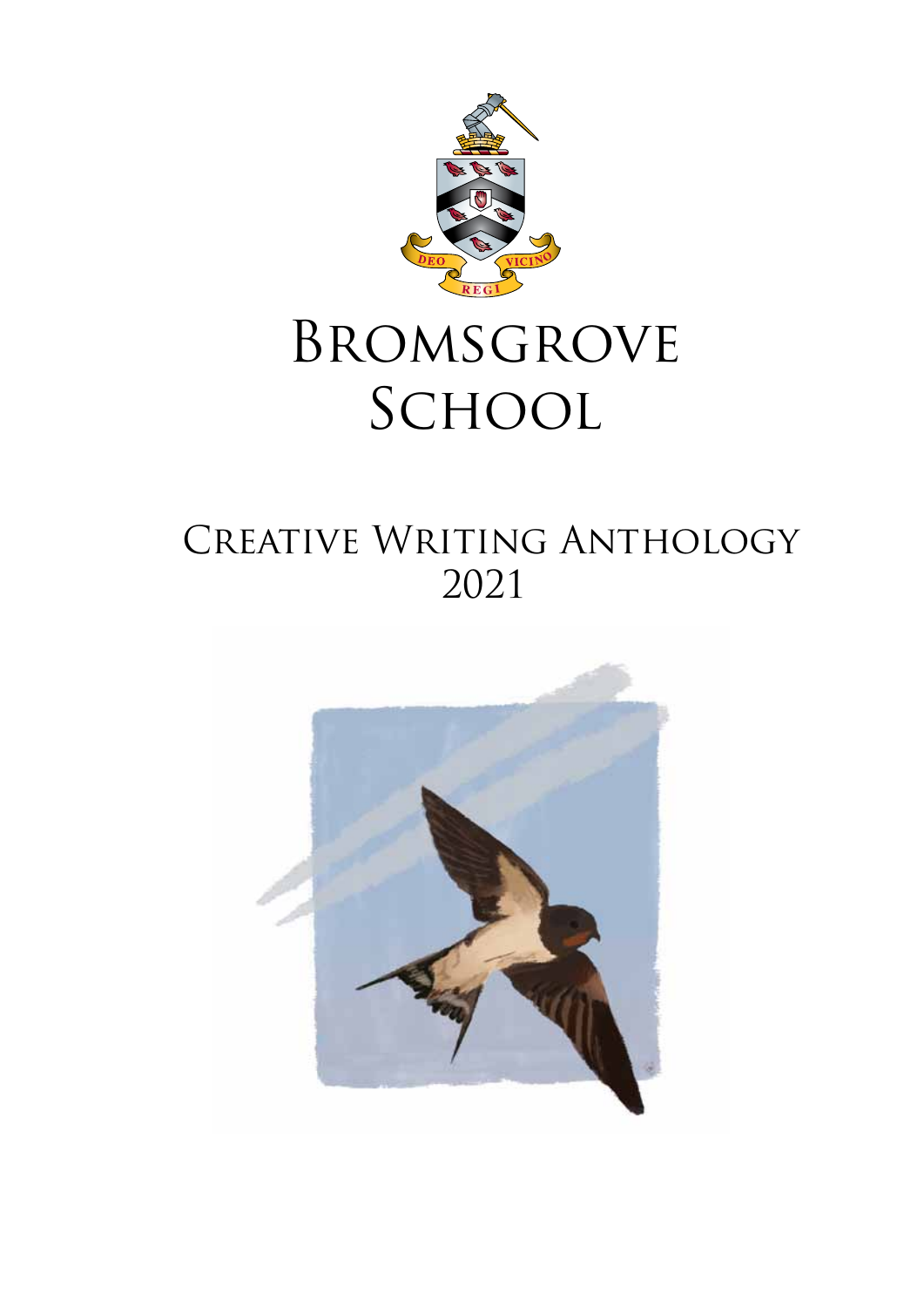**When I was one-and-twenty I heard a wise man say, "Give crowns and pounds and guineas But not your heart away; Give pearls away and rubies But keep your fancy free." But I was one-and-twenty, No use to talk to me.**

A. E. Housman A Shropshire Lad, XIII

The theme for this year's Housman Verse competition was one that he frequently and wistfully returned to in his poetry - youth.

The entries in this collection contain many brave, personal and skilfully-wrought meditations on this theme; some have captured impressions which will instantly resonate with all of us, however far from youth we now feel! Some are very clearly chronicles of the current moment and its (hopefully) brief but memorable re-shaping of what youth means to many of our students.

The first piece, reminder, by Liza Vasilyeva, was chosen as the winner of the 2021 Housman Verse Prize. We are also indebted to Liza for providing the beautiful illustrations which adorn the collection.

My thanks also to another talented contributor, Lucia Goodwin, whose prose features in the second section of the anthology and who kindly edited the collection.

Mr Paul Dinnen Head of English

#### TABLE OF CONTENTS

#### HOUSMAN VERSE PRIZE

Reminder No Such Type The Child No Longer Lives The Dragon Growing up Modern Youth Red Youth Poem Smiling Summer 2006

### FURTHER SELECTED WRITING

When Lockdown Ends One way or another… The Talisman Captain's Log Quiet Speak the Language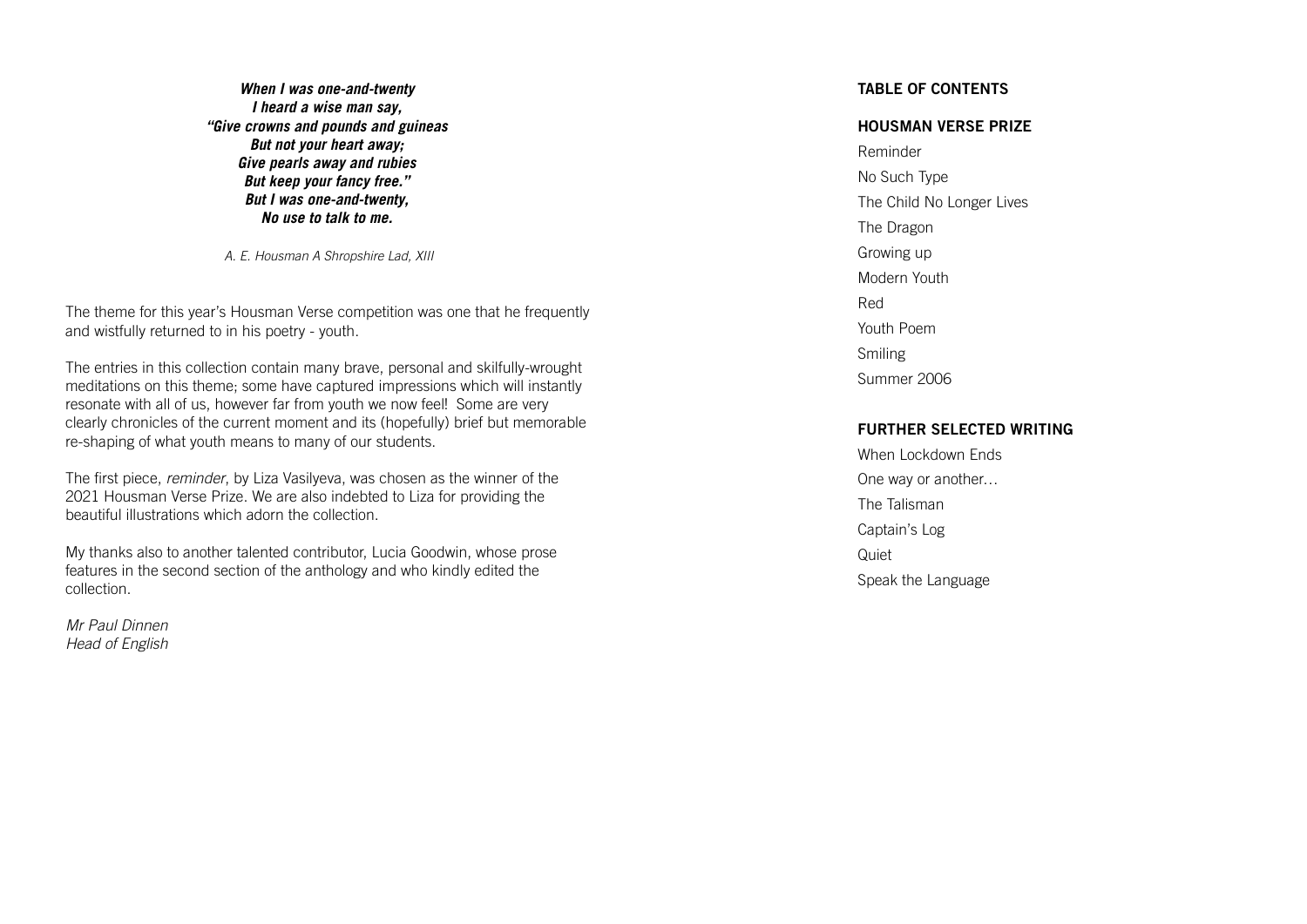#### reminder

I turn 18 on a crisp October evening stand shivering beneath the spilt glitter of stars facing the world and its whispering

I'm suddenly very old bowed beneath the glare of my own harsh lens the singeing heat of expectations

in this moment my future must lie before me paved by recited mantra, money success happiness

where they remind me of how young I am I am their opposite reflecting their tired pessimism in wide-eyed innocence

true adults sternly warn me of the diminishing entropy that the slithering of age brings

I am a child amongst them eight years old again standing on the fringes of a dim dining room as alien conversation bubbles in glass flutes

> in that innocence wells the childish hatred of change that watches youth seep between my fingers

people drift back and forth until they are gone entirely melting into memories and the silent laughter of pictures

I might see them again might cross the street and onto their path reminisce and laugh yet we will both sit smiles softly fading and think on what we no longer have



Liza V, UVI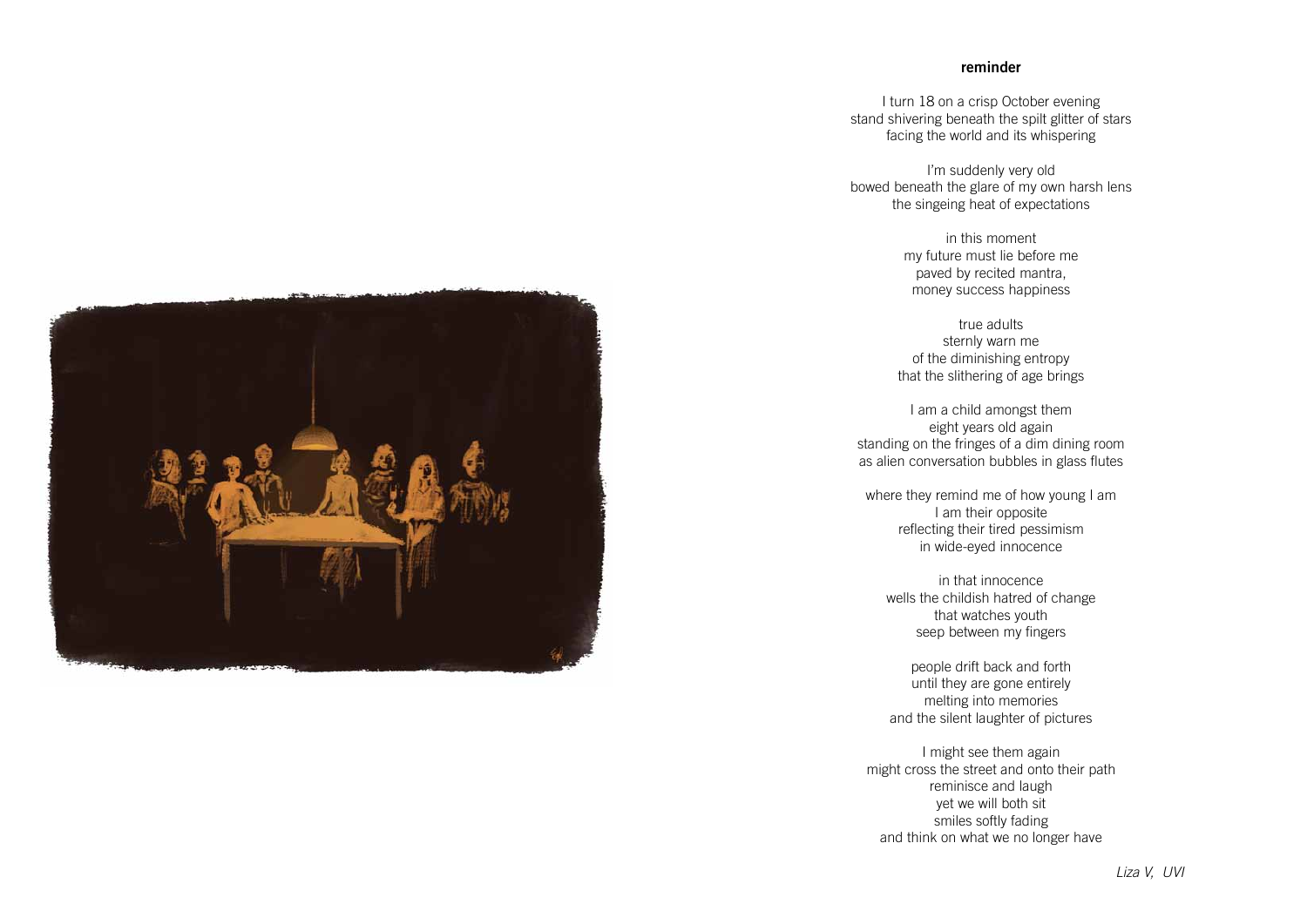### No Such Type

There isn't such a thing, As eternal youth. You can look youthful, Whilst having lost your youth. You can look youthful, Never having had your youth. Youth can be corrupted, Youth can be suffocated, It can live out its course, Uninterrupted There is every type of Youth And no such type at all Live it while you have it, As you can never have it all.

Nell S, LVI



#### The Child No Longer Lives

Joyous days, where everything entertains a curious spirit, Can no longer satisfy a child past their prime point. For, we endure a state of solipsism in which sonder moments are rare And no prior days could have anticipated the plummet of our blissful simplicity.

Fooled to have heightened expectations of an affectionate atmosphere, We recognise the opaque coating concealing the genuine beauty of this world. No acts of restitution will reinstate our oblivious nature, As this fever of uncertainty has surpassed our bygone glorious days.

Ruptures of trauma and deceit penetrate the virginity of the soul, Until, a cavalier character is left with their happiness pending. Minds become insentient during the transition from euphoria to disorientation, Leaving plethoras of breathing anomalies who radiate numbness.

Misinterpretations, falsehoods and fabrications cloud the truth of human nature. We are felled by the disintegration of the wedlock of childhood and innocence. Nonchalant wandering, buoyant auras and unlimited imagination Can no longer live when the veil of naivety falls.



Ruvimbo M, LIV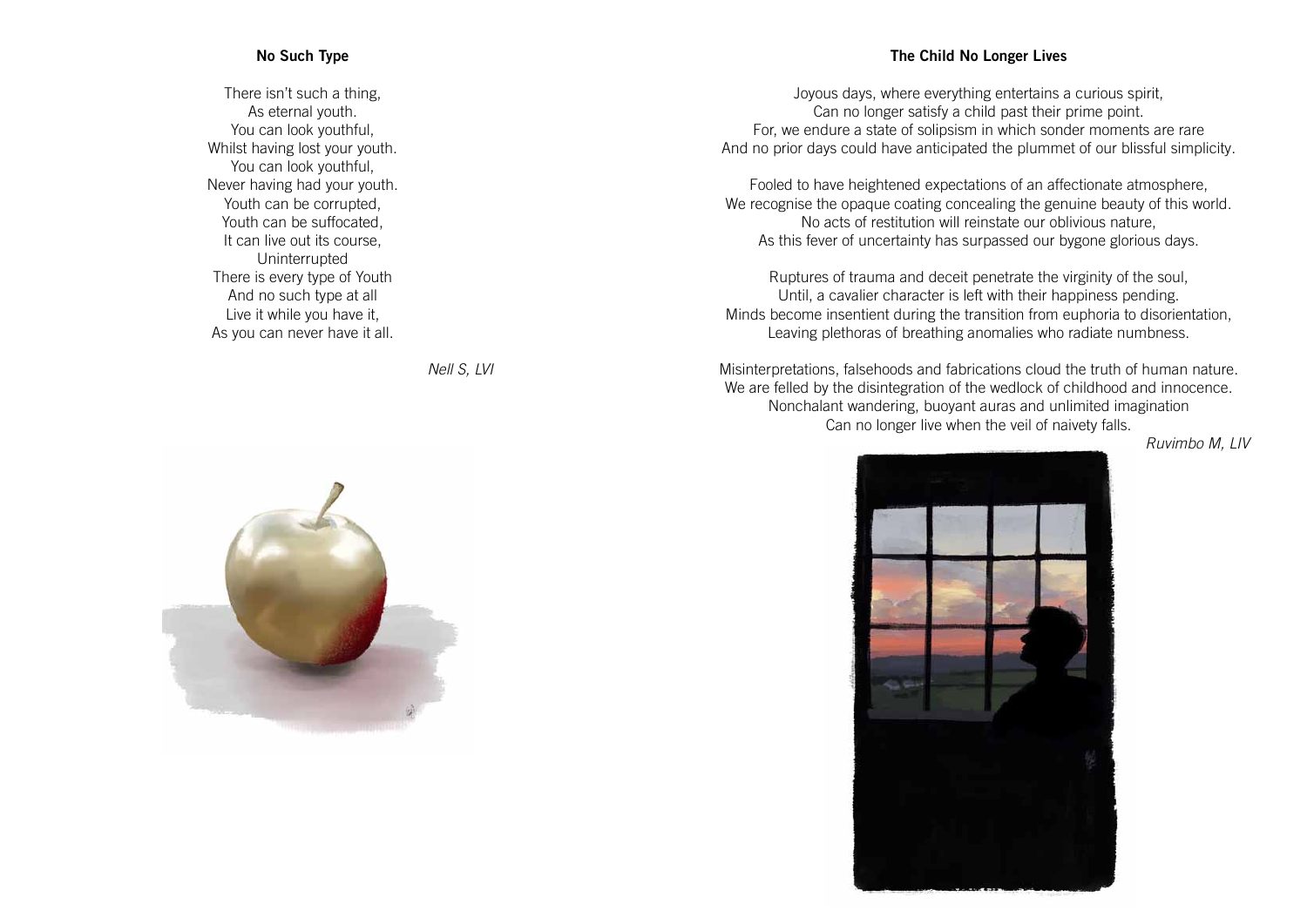### The Dragon



The raging dragon tore through the world Engulfing its path in a current of wrath. It left behind bare skeleton curls, That stood silent, motionless, and rinsed in ash.

As the wind whistled wildly through the cracks, They wavered in motion from side to side. Each now insipid and stunned in their tracks, Who looked upon the night with mortified eyes.

A trail of soulless grey rose gently from behind, Concealing the slaughter with an enshrouding mist That burnt with a deep fiery passion to blind Whoever may come across its pugnacious hiss.

The dragon now leaped with ardent flames, Howling in fury against its vulnerable prey. Its body and scales danced wildly untamed, Scorching all life in its colourful display.

Shrieks of children ripped through with horror, As the dragon now neared their childhood escapes. They looked upon in utter sheer terror As their dreams reduced to nothing but decays.

The charming memories of summer days Spent clamouring and adventuring in their wooden refuge Now collapsed in a heat of ignited gray, Reduced to nothing but fantasized youth.

The dragon now lay tranquil and calm, Diminishing in temper as all life is crossed. It drew itself away from urges to harm, As nothing but ruins and ravage remained across.

Bowen C, UIV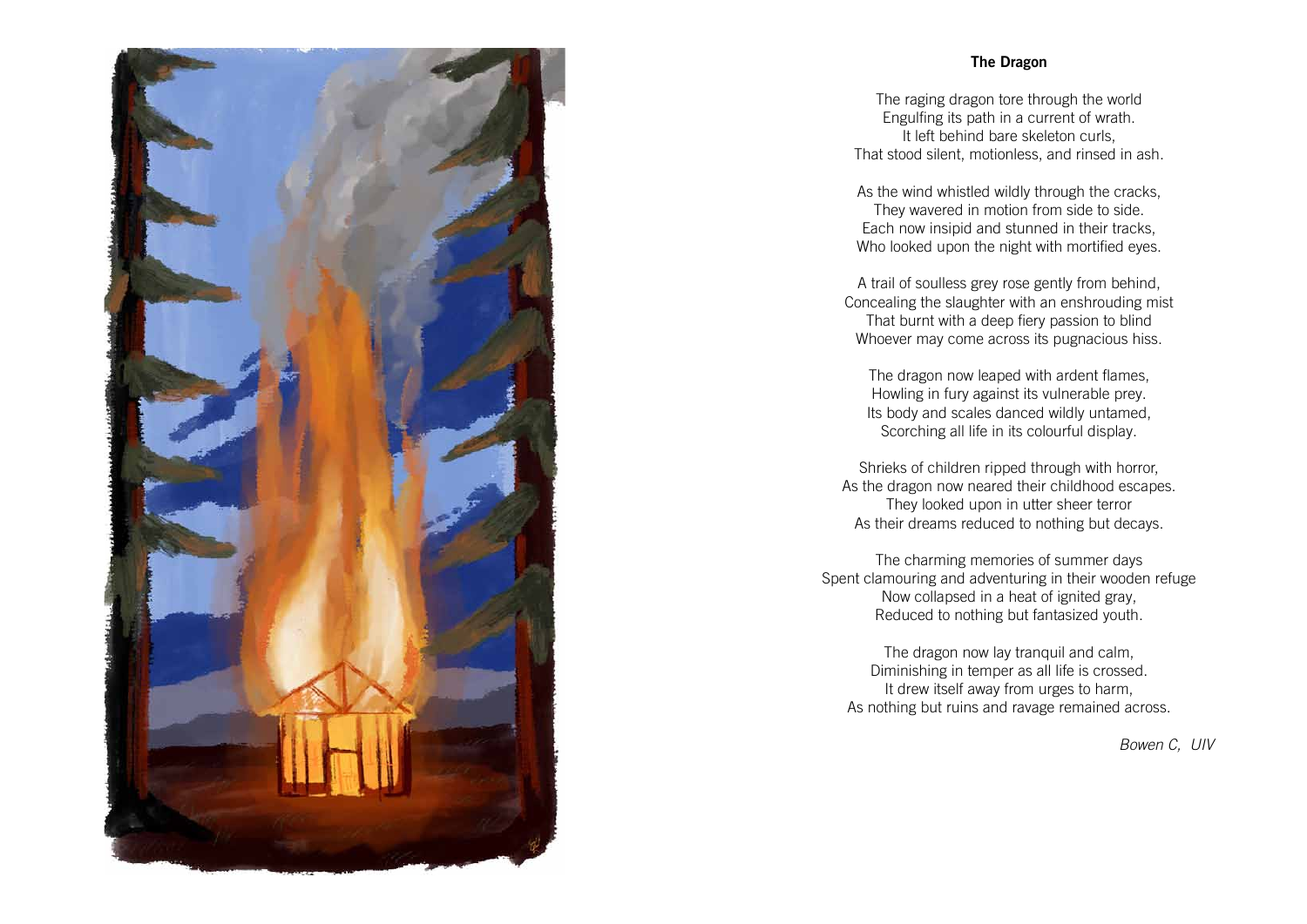#### Growing up

When I am older and wiser, Will I change the world I live in. Or watch it carry on around me, Unable to raise my voice.

Like a martlet soaring the skies, Can't touch the earth. silenced by those, Who think they are in control.

Entangled in a web of lies, False promises from those around me. Telling me I can do it , Smiling with teeth gritted.

With youth comes the blanket of ignorance, A shield from pain, fear, madness. As I leave my childhood behind, Will I be thrust out from under the covers.



I am still young, fearless and free, Time is on my side. Will I be victorious in my adulthood, The head on collision with uncertainty.

> The journey, a mountainous task, Hands flail, legs falter. I stumble and fall at the finish, Will I ever get there.

Ice melts, fires burn, Backs are turned to danger. Terra mater is weary with age, The waters of life have run dry.

Children are protected, Fragile minds, gentle hands. Hidden by secrets and love, Till adulthood comes searching.

Striding deep into the unknown, I turn to face the future. My infancy behind me, hopes, dreams, aspirations in my grasp.

Memories of childhood adventures, Filling my head and my heart. Wishing I could grow down . Go back to the safety of youth.

Charlotte H, L6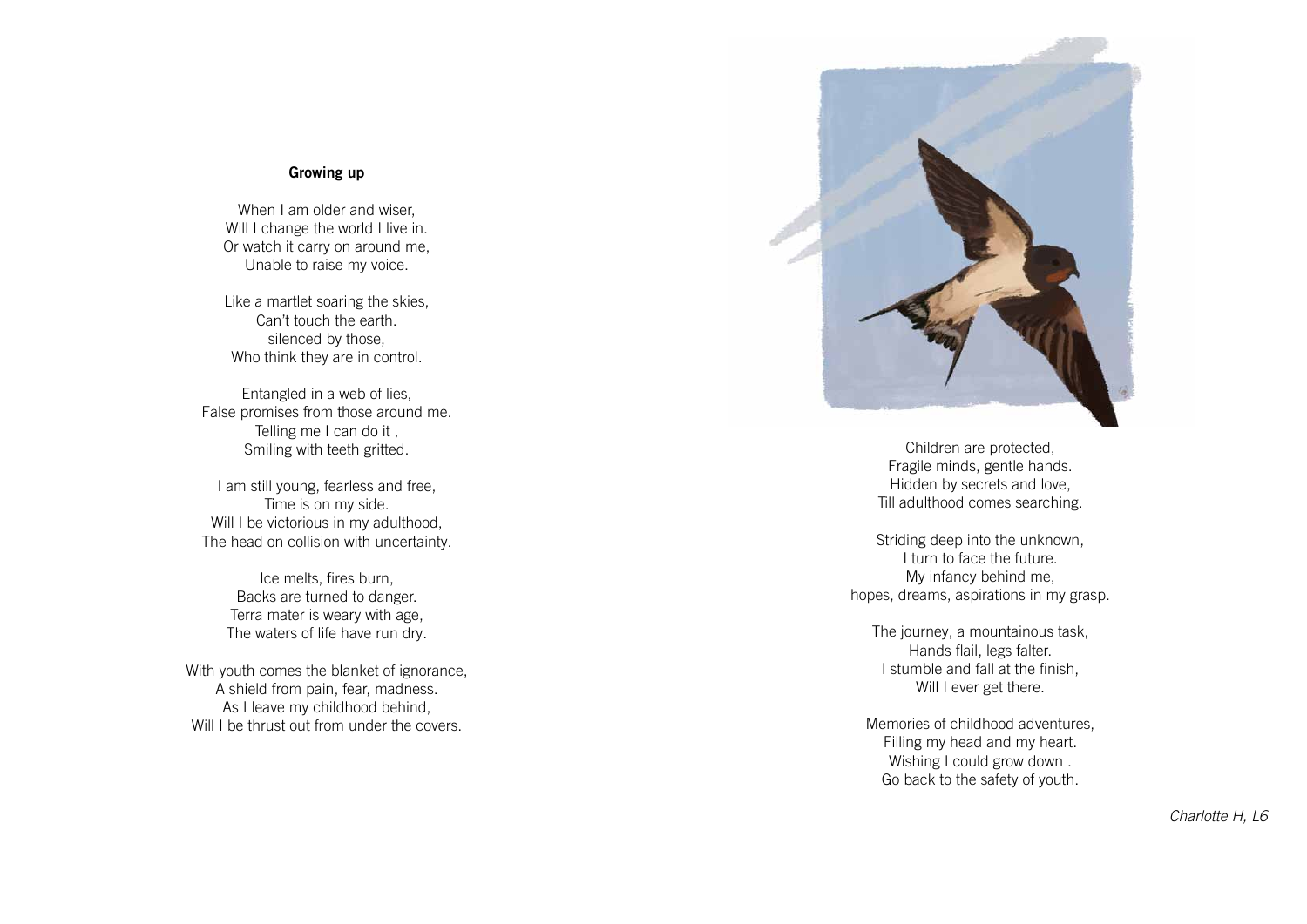### Modern Youth

we're wasting away.

The days feel the same, But how can I complain, as thousands die today?

A yearning for normalcy, which fades into fear. A desire to be free, as it's been a whole year.

Physically stronger, but mentally weaker.

We're young no longer, as the days get bleaker.

Forced to face our fears, remaining compliant. As we lose our youthful years, we're framed as defiant.

But here's the truth, we're increasingly fragile. A struggling youth, in a perpetual exile.

Our youth stolen from us, deprived of true life. Silent as others are worse, battling internal strife.

Sixteen. Seventeen. Tomorrow I'll be eighteen.

Farewell to childhood, Please make it stop.



forced to grow up. Our youth gone for good.

Dasha B, UVI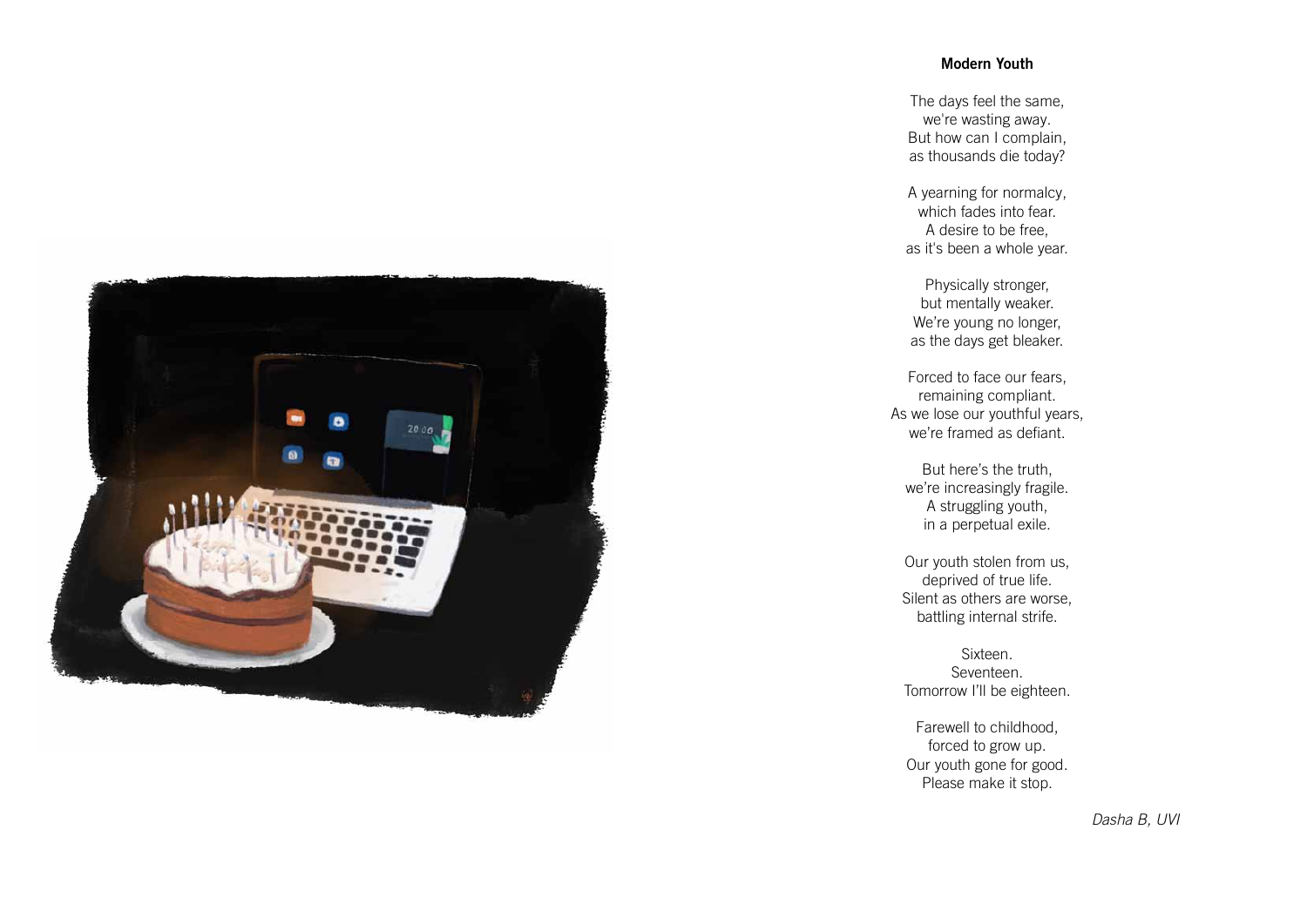Red

I placed the knife in his hand As tender tears trickled down my cheeks He dug deep into my heart But this is not yet the best part. My blood blemished the beauty that was him And stained his perfect porcelain skin But this made me happy Because red was his favourite colour And I was in love with him madly.

> I sank the blade softly, sinking into her heart Blood slipped like velvet snakes Down her somber smooth parts. She smiled with agony Tears melted with blood Her limbs went limp Her eyes began to shine Red was not her favourite colour But it was mine.

> > Libby W, V



### Youth Poem

Going through the stages of life can be pretty challenging However ,remember your Youth will come and go your stress, routine and school life may fade but your freedom amounts will also change being a minority can be rather annoying but being an adult is worse this is because taking care of a minority is an actual curse you don't know what's around the corner So, savour these stages of life as they only ever come once in your life youth will shape who you are from child to teen the pressure of exams may get to you Nevertheless, it's part of your youth too sitting in an office may sound luxurious but in reality, you want to be playing in a park

So, make the most of this underestimated experience as it will rapidly come to an end!



Arwa P, LIV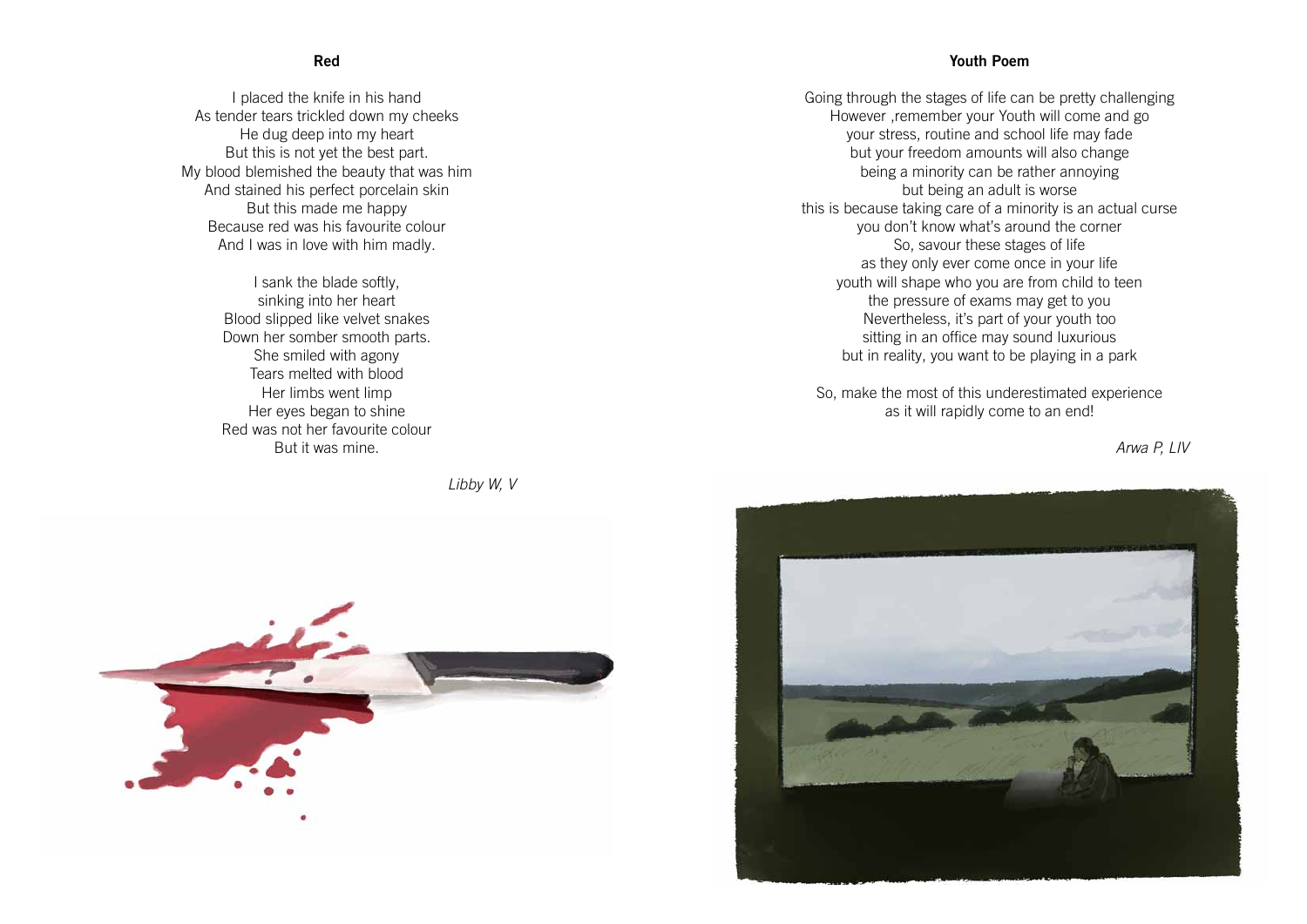### Summer 2006

We stare at each other: me and her albeit through a photograph: distanced by the changes that 15 summers have brought. Jealous am I of those round brown eyes widened with the naïve innocence of youth, glistening, gleaming with unfettered joy. Confused is she by the longing hidden behind my eyes, the longing for a much simpler time: for the distinct scent of play-doh and that forgotten feeling of frolicking -freelythrough meadows; green grass between my toes, wholeheartedly absorbed by the splendour of: Summer 2006. That sweetly smiling girl in that so distant picture used colourful crayons -bubblegum pink and boysenberry purpleto create new worlds; new friends. Would she be disheartened by the pen, the one black -plain blackpen that has replaced the vibrant shades of my childhood? commenting on the dystopian world that that sweetly smiling girl in that so distant picture could not have foreseen. The pen which did not exist in summer 2006. But at what point did it change? Surely it was after 2009 At what age did I start wearing worry and fear as opposed to

The pen which writes essays: long essays and even longer essays when my eyes stopped looking like hers and started looking like mine? At what age did I stop wanting to be older and start wanting to be younger? frilly yellow dresses? At what age did the façade of happiness replace the raw delight I see in her smile, the way the desire to be a politician clouded the dream of being a princess?

### Smiling

#### Youth, like poetry Can be short and yet still sweet Enjoy it smiling.

Nik G, UVI

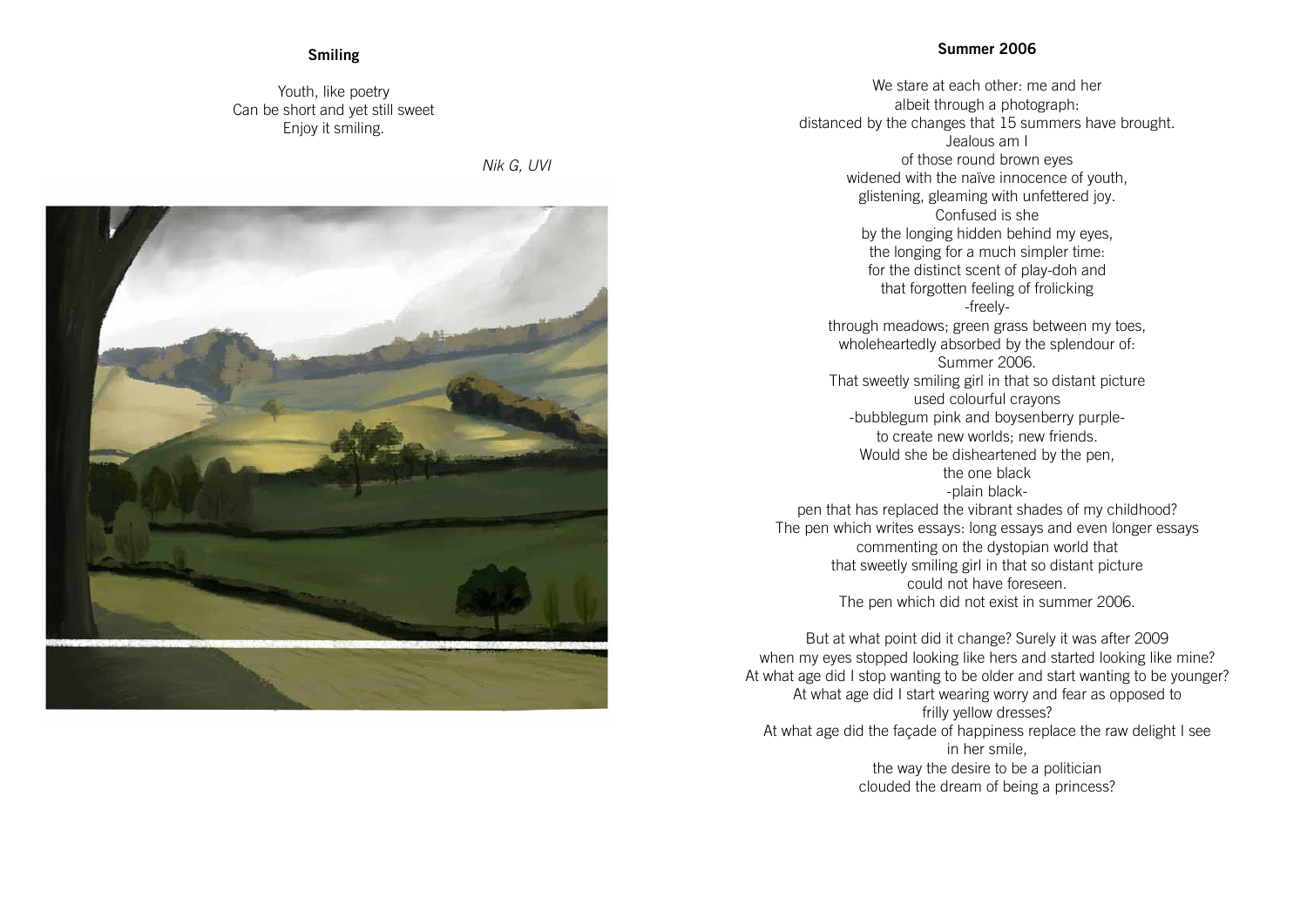| <b>FURTHER SELE</b> |
|---------------------|
|                     |
| <b>When Lock</b>    |
| One way or          |
| <b>The Tal</b>      |
| Captair             |
|                     |
| Qui                 |
| Speak the           |
|                     |

Jessica R, UVI

### ECTED WRITING

Lockdown Ends r another… alisman Captain's Log uiet Language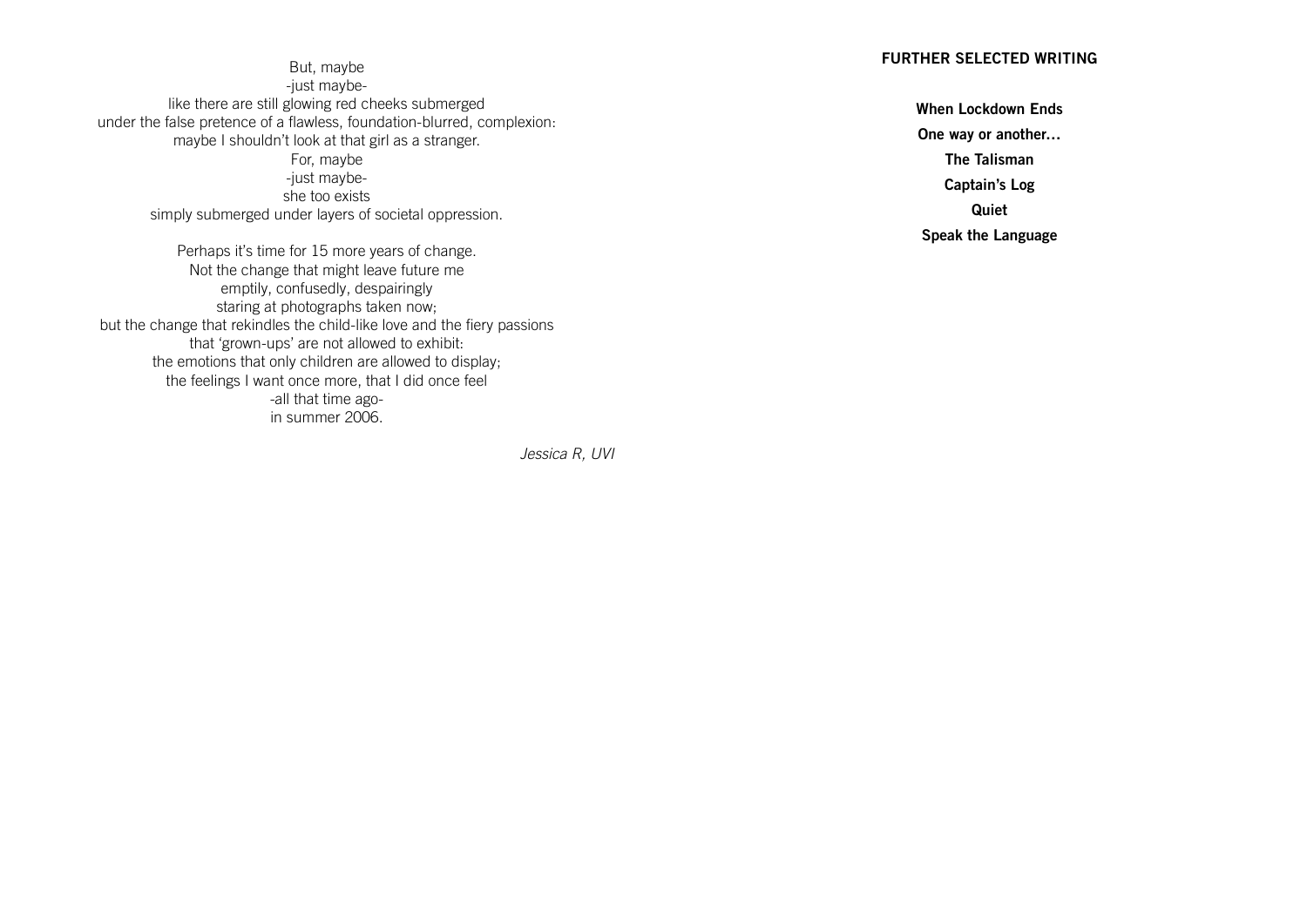

When lockdown ends on my street:

- 1. David steps outside and feels the air on his unshaven face, the whispering trees, the evaporating rain. Suddenly, however, he feels overwhelming sense of lightness. He notices his arms rising above his head. His feet peel from the pavement. Too late, he realises he has forgotten how to remain earthbound without a roof over his head. Slipping through the grips of humankind, he drifts away, vanishing, vanishing.
- 2. To Susan, the streets seem eerily quiet. Picket fences hang ajar. SUVs snuggle amongst the dust in double garages. Sprinklers spout their whirring jets on unenjoyed grasses. The scene lies sleeping, quiet. Susan tentatively peers into the apartments, houses, bungalows. Here are the people – cooking dinner, watching TV, doing yoga. She knocks, smiles, waves. They turn, blink, nod, and return to their business. Susan walks once down the street, turns, sighs, and, bored, returns to the house.
- 3. Andy, overcome with excitement, rushes into the road, and instantly run over by a car. A trailing dressing gown belt lies plastered to the asphalt. Mrs Abernathy, who had been watching through a gap in the curtains, touches her fingers to her forehead, breast, left, then right shoulder, before firmly shutting the blinds and returning to her knitting. She was right all along - it was not yet safe to venture out.
- 4. Jason opens the door and immediately knows, beyond a shadow of a doubt, that he is living in his own version of The Truman Show. This perfection, however, is betrayed by one small detail: there are too many rabbits.
- 5. Margot, who has become accustomed to her new routine, decides that she just won't.
- 6. The instant her parents fall asleep, Anna clambers down the trellis, and sprints into the lane, her gauzy nightdress glowing like some ethereal orb. They collide in a forceful, passionate, desperate embrace. Mrs Cleverly, who waters her plants to deal with the insomnia, simply shrugs. It isn't anything this hasn't seen before. Perhaps it is that latter thought, and not the act itself, she wonders, that makes her smile as she falls asleep.
- 7. Maria, admittedly, feels anxious. She decides to assess the situation before making a judgement on the situation. First, she writes all the things that have changed and all the things that have not. It takes years. She draws graphs. The study becomes her life's work. Once finished, she feels comforted in the knowledge that she was right all along.
- 8. You open the door early in the morning. It is the day after the summer solstice, and the watery sunlight splashes onto the front porch. At first, everything seems quiet. You hesitate. Then, you hear a faint, cheerful humming, punctuated by a short clip. Your next-door neighbour is pruning her roses. Across the way, the divorced mom across the street is rushing her seven-year-old out the door with a PB-and-J. You are surprised, but, after a modivorced mum carry a package to the door.

ment's reflection, concludes that perhaps it is not really that surprising, and rush to help the

Lucia G, U6VI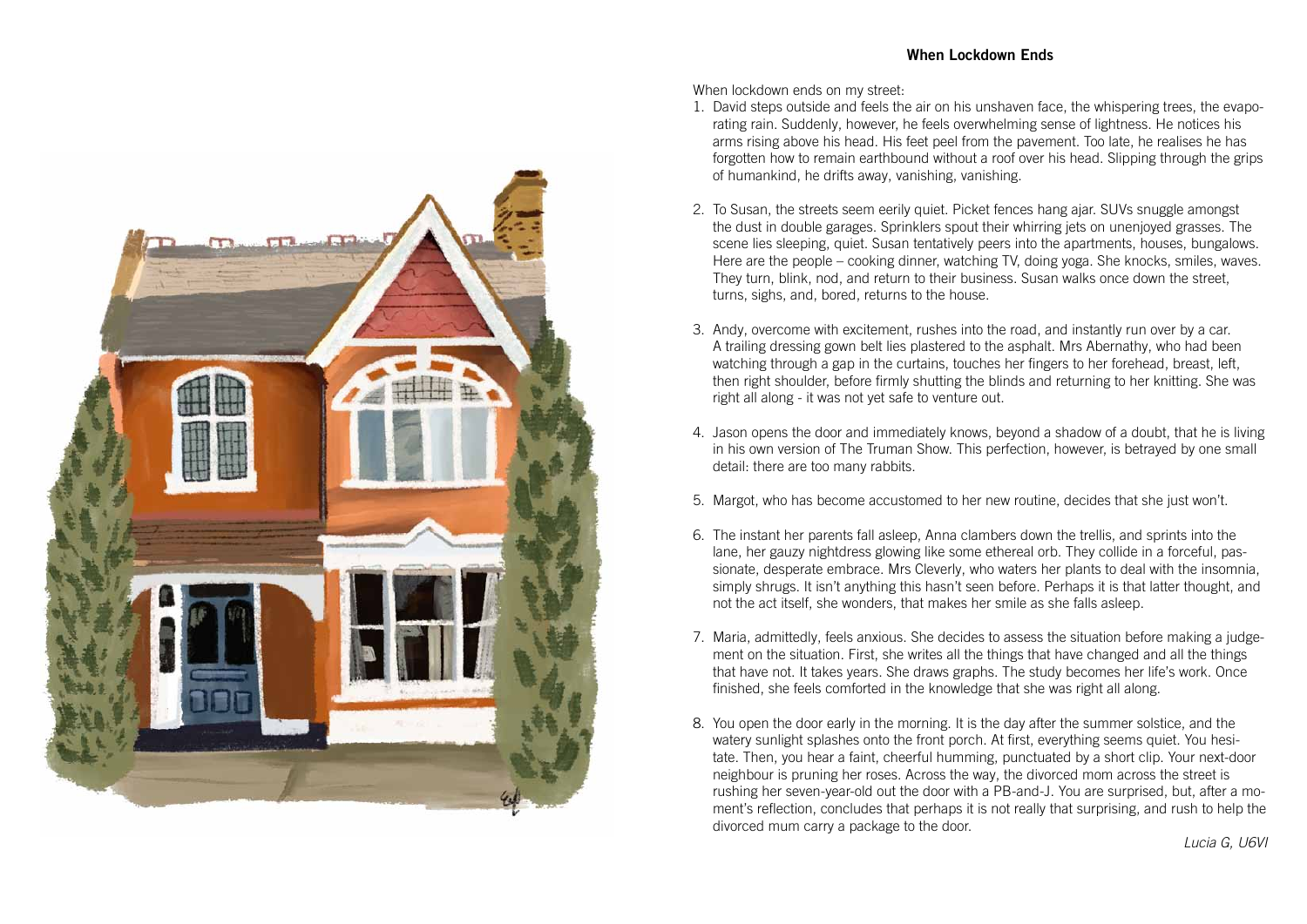### The Talisman

When the television has droned on too long, and all the downstairs lights have been switched off but one, sometimes my aunt will begin to talk about her growing up. It is not in a preaching way, like how parents wag their fingers and lift their voices and tell you how much hardship they endured "in their day". Rather, her words feel pulled from a dark, reflective well. I think she feels that, when our daily fumblings have quietened and my uncle has gone to sleep, it is finally someone else's turn to listen.

She sometimes speaks of playing Mangala in the kampong. I can always tell when she is about to do this, as her forefingers reach unconsciously towards the pad of her thumbs, motioning as if dropping the pebbles into snug homes in the dirt. She smiles as she recalls the hugging warmth and the mingling smells of ocean and fried shrimp.

In the periphery of the scene, her sister – my mother - squats barefoot over a cracked trench latrine, trying not to breathe. She watches with curiosity as they sprout; the glistening bodies of cockroaches, like obscene sucked sweets. I can see them now, writhing in the corner of my aunt's darkened eyes. But then she simply jerks her head, and I can almost see the little girl turning away, returning to warmth and the fried shrimp and fingers, drop, drop, dropping each shining pebble, hoping their homes of dirt do not get burned.

Other times she speaks of the coconut trees. She would climb and he would break them open. They would sit, together, on the white sand and fill themselves with sweet flesh and walk back with cracked soles and bleeding fingers and full bellies.

She tells these and other stories with a near-constant nasal hum so common of Cantonese. When she came here, and chatted with mothers of my friends she would, periodically, stick mid-note: a stuck vinyl that, no matter her efforts, could never run smooth. I realise now that it was probably for this reason that the teachers said a maid had come to pick me up from school one day. I think, at the time, I just thought they were just stupid.

It is these stories that I think of now as I wait at the side of the stage. Polished and primped – heels, dress, rose to the right, scarf covering my English shoulders – I can feel it pulsing between my thumb and forefinger. When I was born, she took the talisman to the temple to have it blessed. It looks like nothing much, really. A small, glass oval, framed in a metal edge, with a small gold-painted piece of clay, I think, inside. It even has a little clip for safekeeping – my aunt is nothing if not practical – and one would not be wrong to mistake it for a slightly eclectic keyring, picked up in a quaint souvenir shop.

Yet, as my name is called, I can feel the weight that it holds. The weight that followed me into my exams, interviews, my year three dance recital. The weight of incensed mist; of tree-tied pleas; of whispered hopes of a girl under muggy air, dropping stones into hollowed homes. I am borne by it, up the stairs, along the stage, out of the marquee, out of the grounds, away, away, the beautiful "nnng" filling the shocked emptiness in my head. And if I break it, if I squeeze too hard, out of fear or excitement or confusion or hopelessness or naiveté, if it cracks now - will I fall?

#### One way or another…

The lights flicker. The faint glow of the filament bulb illuminates the cold, bare, concrete box I inhabit. A box designed in every way to keep me in, to keep me from escaping. But I will leave. One way or another. In the corner of the box, there is a metal bowl with a hole in it – a toilet apparently but personally I don't see the resemblance. High up on the opposite wall, almost at ceiling height, there is a clock, whose ticks and bounces force time forwards, giving some sense of structure to my otherwise empty days. Along the same wall is a slab of cold steel with a small rectangular hatch in the centre of it. This is for food and water. Twice a day, at 08:00 and 18:00 precisely, the hatch screeches open, followed by a piercing black eye and then finally some sort of nourishment. Every day without fail. Every day for three years.

I lie on my bed every night looking above me, examining the blankness of my surroundings. Like every other night fantasizing, planning, meticulously plotting my escape. I will leave. I must. One way or another.

#### PLAN A

I check the clock, 17:59 exactly. I reach up to the bulb. I yank it down and smash it on the floor. I pick up the largest piece and put it to my wrist. I wait. I wait for the unmistakable screech of the hatch and the glint of the piercing, black eye. All I am looking for is that second. That second where the guard, stunned by the horror of the thought of what he thinks I am about to do to myself, in contradiction to his instruction, heroically opens the door in an attempt to save my life. In that act of courage, the poor man has indeed saved me, but not in the way in which he intended. In one motion, I stand up and rush, plunging the shard of the bulb deep into his carotid artery. I grab the door, making sure it doesn't close as the guard falls to the floor, the blood pulsating from the wound in his neck with every heartbeat. I swing the door open. The effort is exhausting on my malnourished body as I see light at the end of the corridor. The first light I have seen in three years. The first natural light, I should say. I run. I run towards the door at the end of this long corridor. To the light. To the window I so desperately long for in my dreams. I escape.

#### PLAN B

I check the clock, 17:59 exactly. I reach up to the bulb. I yank it down and smash it on the floor. I pick up the largest piece and put it to my wrist. I cut. I wait. The blood pulsating out of me with every heartbeat. I close my eyes and wait. I escape.

I will leave this place. One way or the other.

Fred H, Vth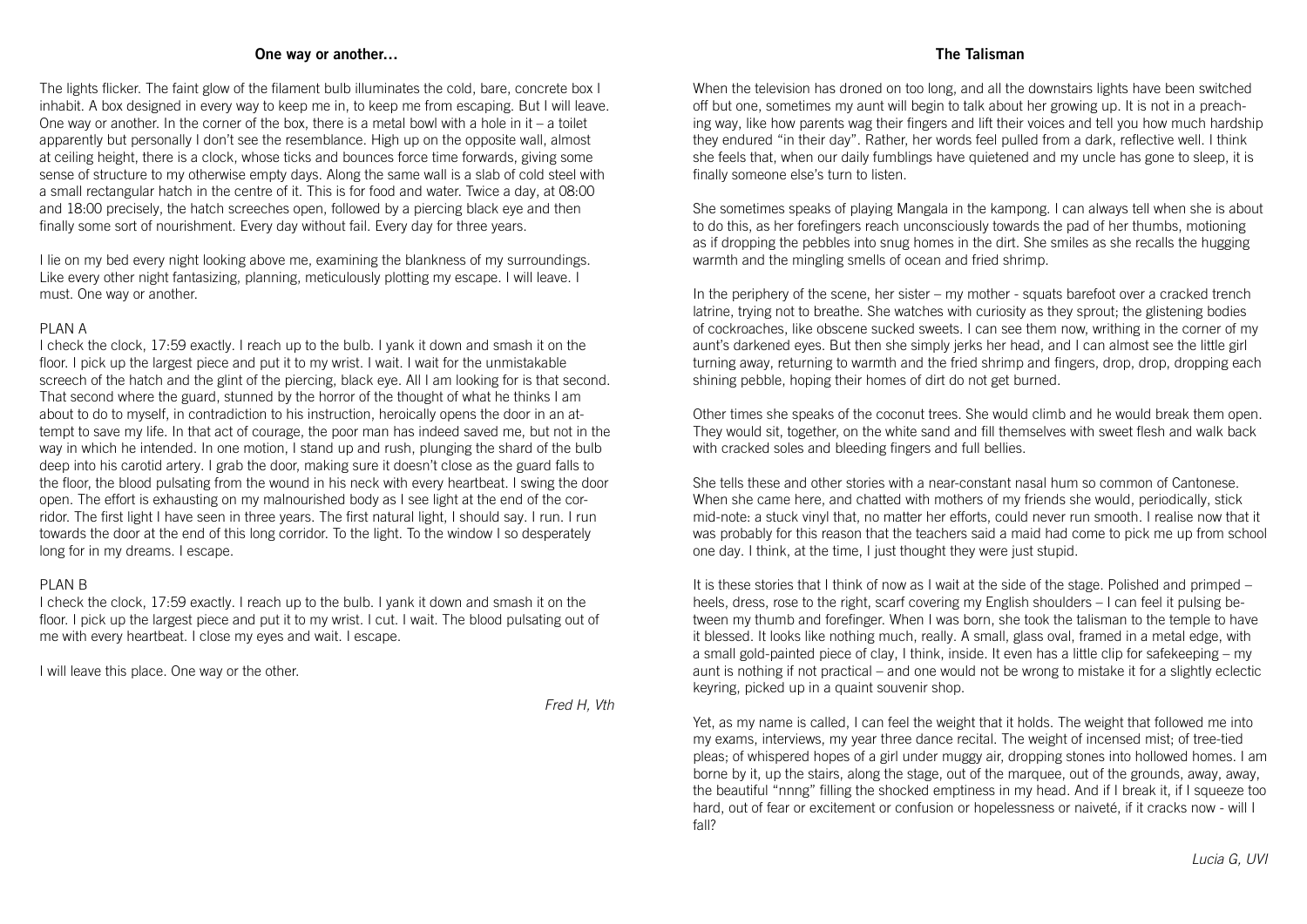Day 2182:

I was woken by a strange sound coming from the air vent. Terrified, I shone my torch into the shadows before recoiling in fright. Commander Smith was crawling through the vent covered in blood. Hands trembling, I reached up and triggered the alarm to call an emergency meeting. No one came except for Commander Smith. He was clean now and he put up a flawless façade of confusion, appearing as if he had just been woken up by the screeching of the alarm. I used the excuse that I had accidentally set off the alarm and he walked away, almost robotically, dismissing me and accepting my excuse. And that's when I found them. Or what was left of them. By 'them' I mean my crewmates, my team, my family in space. They were piled up on top of each other like toys a child has grown bored of next to a vent on the navigation deck. I gulped. Something was crawling out of the vent next to the bodies. Once his legs were free of the vent, Commander Smith straightened out and looked at me, smiling. I looked deep into the laughing eyes of what was once my crewmate, but was now a corrupted monster.

We are commencing our journey back home from Kepler 452b. Though the planet had exhibited no signs of life, we discovered one object of interest during our investigation. It is a moist, pod-like object, with a slightly stagnant smell to it. Currently, 'Endeavour' is in optimal conditions for her journey home, although several crewmates have reported a strange smell coming from the vents onboard. I will send Commander Smith to investigate.

Extract from 'The Sun' 12th October 3018:

NASA has reported loss of contact with investigative spaceship 'Endeavour' after receiving an alert that the ship had collided with an asteroid. No name for the asteroid has been given by NASA but scientists think it is likely to be the 433 Eros asteroid. There were no survivors.

KApTinS LOg dAy 1 AfTEr THeY tRiED tO kiLL US.

Lily R, UIV

### Captain's Log

Day 2178 since I woke up from hibernation:

#### Day 2179:

Already I am counting down the days until I finally get back to Earth, finally back to my friends and finally back to my Rosie. The last time I saw her was around seven Earth years ago, I think (days were so strange here on Kepler 452b). Only days to go till I see her again. All is in an ideal state aboard 'Endeavour', but Commander Smith is complaining of a headache; this sometimes occurs after coming out of hibernation and he will be taking bed rest.

#### Day 2180:

Grave news. Commanders Milton and Samwell have been discovered deceased in the lower engine and upper engine, respectively. They were both discovered with multiple knife wounds in their torsos, and it has been confirmed that they died of blood loss. They were both brave, curious, and kind people, whose presence among the crew will be sorely missed. No one except the crew is onboard the ship. No one. Unless whatever was in that pod that we picked up survived. The pod was hollow on the inside when we opened it, and it was filled with a reeking, rancid and apparently radioactive liquid. The head scientist said that this liquid closely resembles amniotic fluid, which is strange. They have a theory that something could have been inside the pod, but we found it empty.

#### Day 2181:

Over the space of the last 24 hours there has been a tragic total of three more deaths aboard 'Endeavour'. Each body was found in a different area of the ship, and there is no trace of any suspicious activity or clues found on any of the security cameras. I refuse to believe that one of my crew members is behind these deaths, but there is no other way that they could have happened; all of the dead crew members were in perfect health.

And that's not all.

The head scientist has determined what type of pod we picked up on Kepler 62f. After scanning through thousands of classified files, they concluded that the pod belonged to a rare and dangerous type of parasite.

The 'Imposter' parasite is a malevolent organism that lives in its host's brain. It gains control of the brain in a symbiotic way. What it does with the host while it is under its control is much more horrifying. The 'Imposter' parasite turns the host into a cold-blooded killer. A killer that enjoys the killing. If there is an 'Imposter' parasite on the ship, we need to find it. Fast.